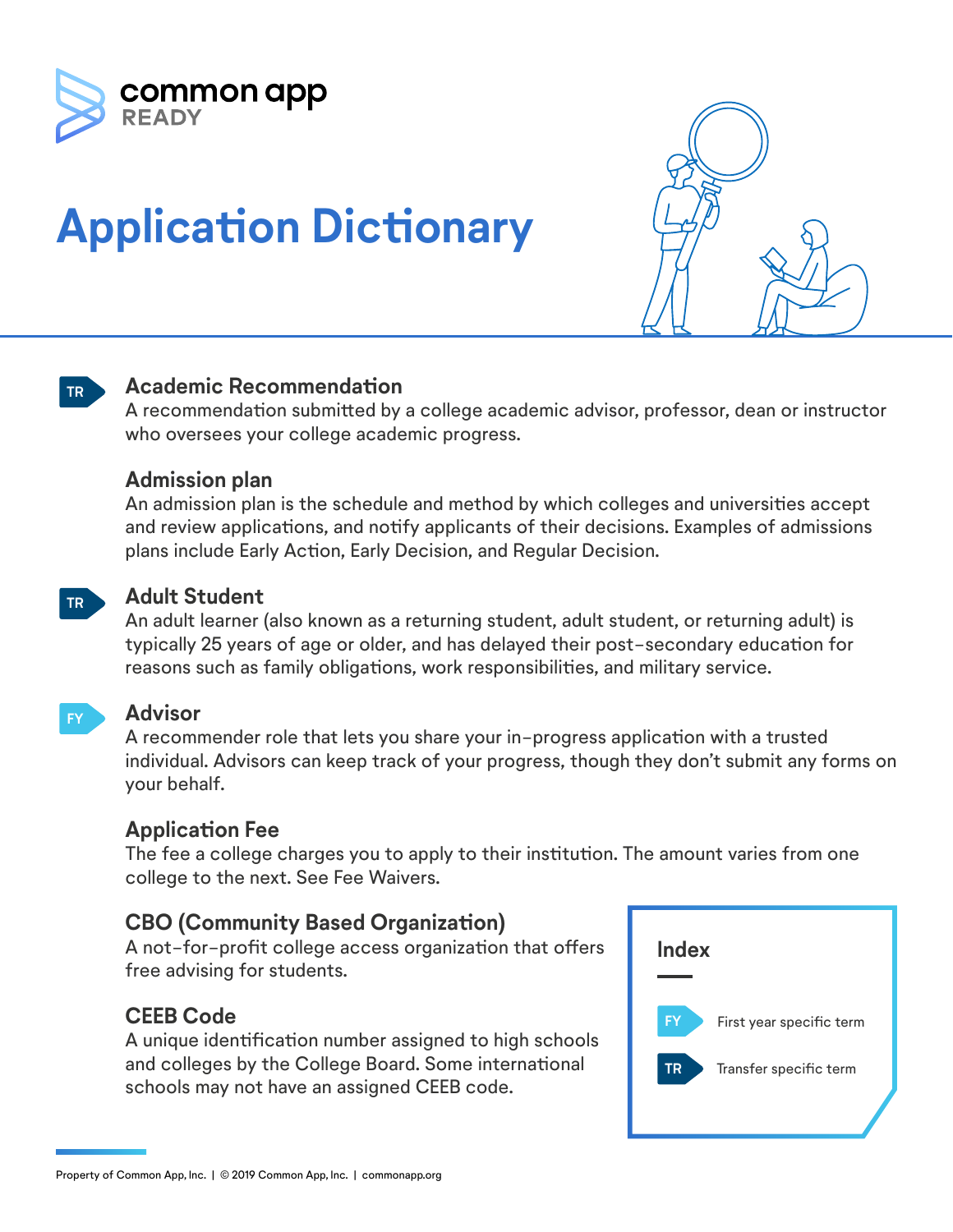#### **Citizenship**

Your status as a person recognized under the custom or law as being a member of a state or country. Depending on your citizenship status you may be asked to provide additional information.

#### **Coed**

Used to describe a college that offers the integrated education of male and female students in the same environment. You can filter by coed colleges in the College Search tab.

#### **TR**

#### **College Report**

Collects information about your standing at your current institution. You may need to gather this information from more than one official at your institution, such as the advisor, dean, or registrar.

#### **College Specific Questions**

Questions that colleges ask in addition to the information collected in the Common App tab of the application. This includes the start term and admission plan you'd like to apply for.

#### **Common App ID (CAID)**

A unique 8 digit numeric identifier that colleges use to match your materials with your application. You can find your unique CAID in the top right corner of your account.

#### **Common App**

The name of our online system used by students to apply to member colleges and universities across the country and around the world.

The name of the non-profit membership organization.

#### **Community College**

A two-year post-secondary institution that offers associates degrees. Students that have received their high school diploma or earned a GED can enroll in a community college. Students who earn their associates degree at a community college can transfer to a fouryear college or university to earn their bachelor's degree.



#### **Counselor**

An individual who provides academic, career, and college readiness to all K-12 students through a school counseling program. The counselor is also responsible for submitting your transcripts to colleges.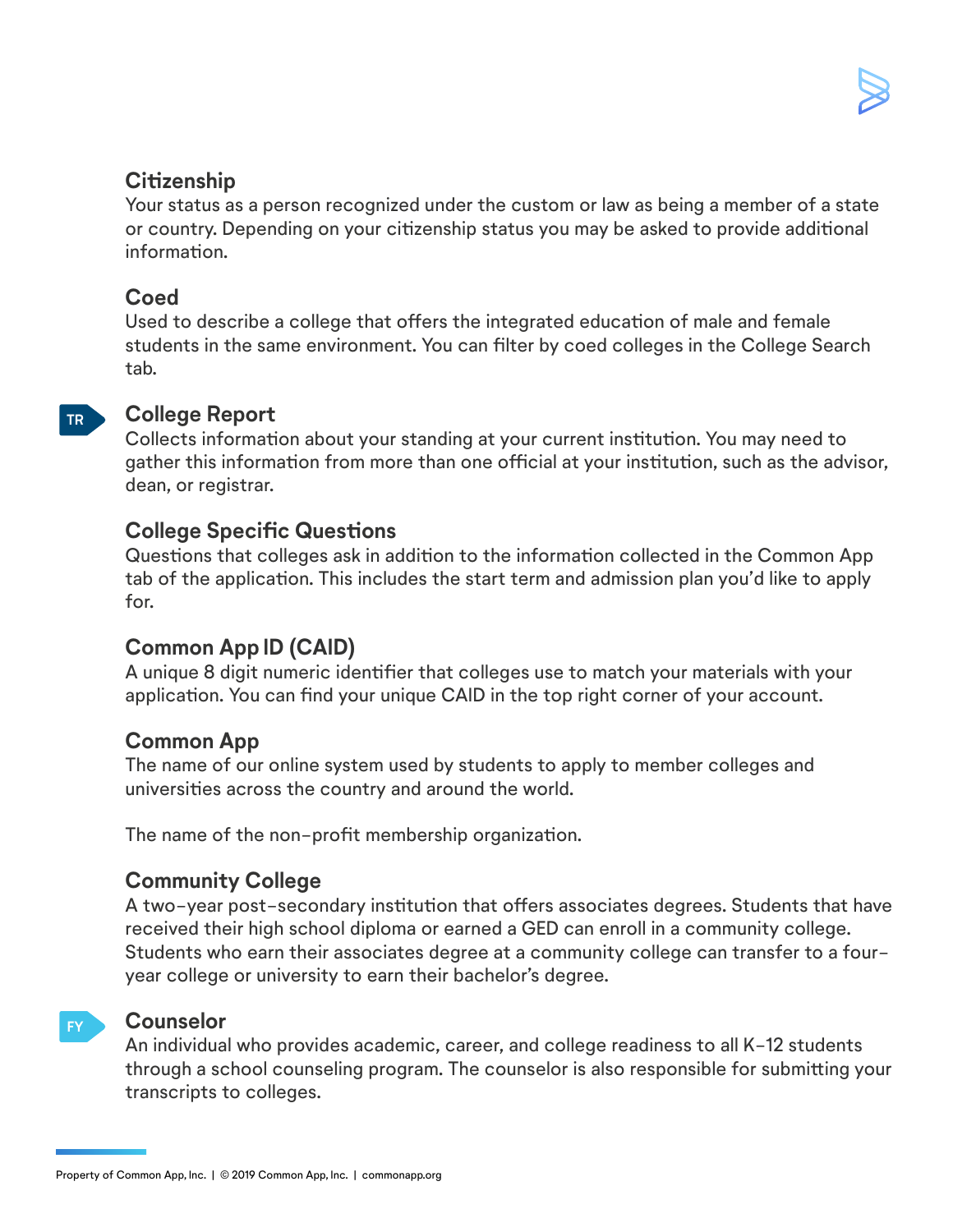#### **Counselor Recommendation**

A broad-based assessment written by your counselor to address things like your academic, extracurricular, and personal characteristics.

#### **CSS Profile**

**FY**

The CSS Profile is required by many private colleges and universities to determine your eligibility for non-government financial aid, which includes grants, loans, and scholarships from a college. Be sure to visit The College Board website for more information.

#### **Deadline**

The date by which you must submit your application materials. All deadlines are in your local time zone.

# **Early Action (EA)**

An application process to apply and receive a decision earlier than the Regular Decision notification date. Unlike Early Decision (ED), EA is "non-binding" and you have no obligation to enroll and will have until May 1 to consider the offer and confirm your enrollment.

# **Early Decision (ED)**

A "binding" application process by which you commit to enrolling in a certain college if you're admitted. You can apply to other colleges, but only apply ED to one college. If admitted, you must withdraw your other applications.

#### **Essay**

The "personal essay" or "personal statement" within the Common App gives you the chance to tell your story and to show off your writing skills. Not every college requires the essay and you can filter by this requirement in the College Search tab.

#### **Evaluation**

A writing prompt that your teachers and non-academic recommenders can use to elaborate on what they think colleges should know about you.

#### **FAFSA**

The Free Application for Federal Student Aid is used to determine your eligibility for federal, state, and college-sponsored financial aid. This includes grants, educational loans, and work-study programs. Be sure to visit the FAFSA website for more information.

#### **Fee Waivers**

A request to the college to remove the application fee. Using either the Common App fee waiver, which your counselor must confirm, or a college-specific fee waiver, you will not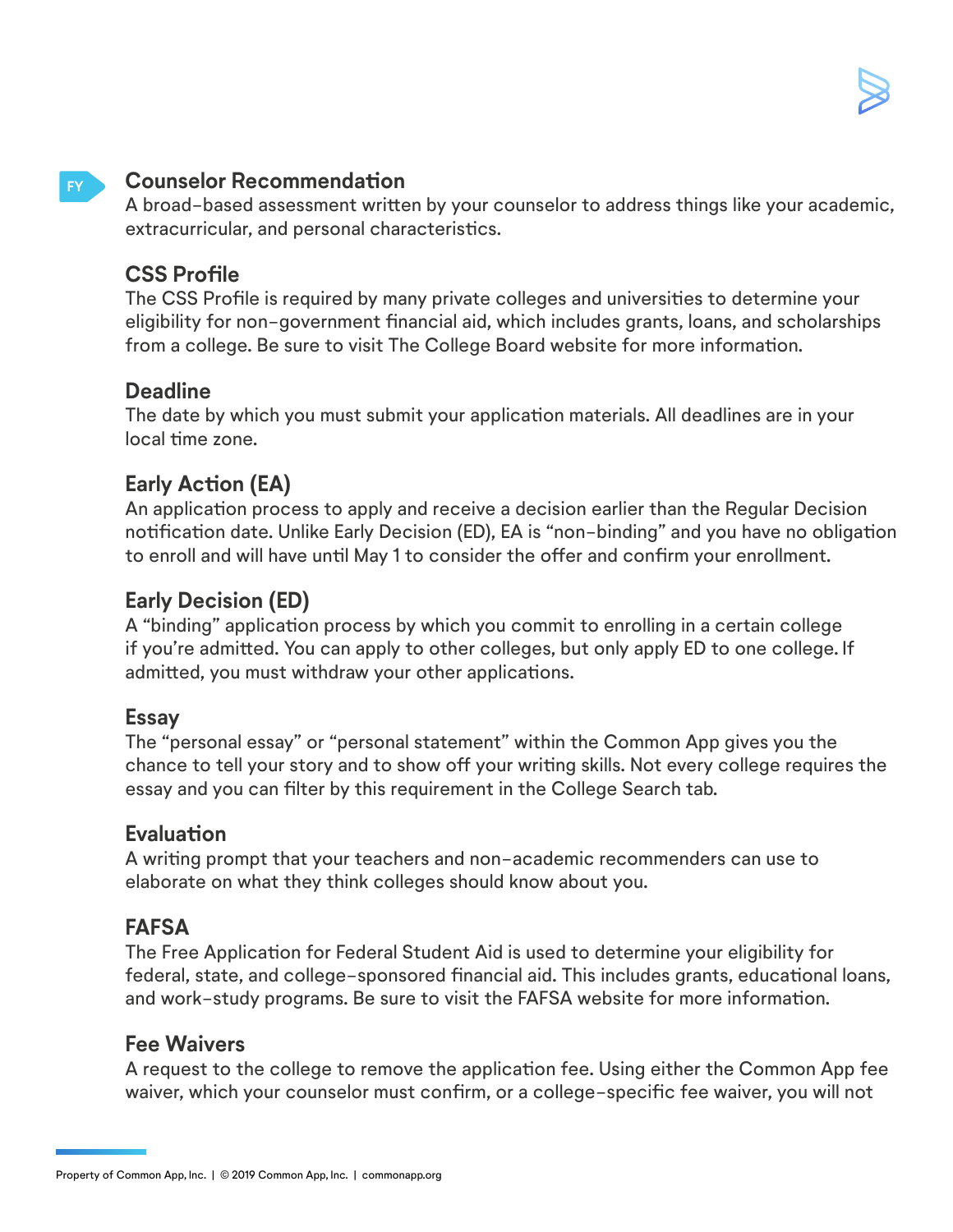be required to pay the fee to submit your application.

#### **FERPA**

The Family Educational Rights and Privacy Act is a federal law that protects your education records. To learn more, visit the U.S. Department of Education.

#### **FY**

#### **Final Report**

A form submitted by your high school counselor that typically summarizes your academic performance from freshman year to the end of your senior year of high school. The Final Report is the last form your counselor will submit.

#### **Financial Aid**

Funding in the form of grants and loans to help you pay for education-related expenses including tuition, room and board, textbooks, and supplies for college.

#### **First Year**

You are a First Year applicant if you will be completing high school this academic year or if you have never enrolled at a college or university. Please check with the colleges you applied to see which application type is best for you.

#### **Gap Year**

A break you take in your formal education, typically between graduating from high school and starting college.

#### **GPA (Grade Point Average)**

The academic performance measurement calculated based on your grades. Many high schools calculate GPA differently. While you can self-report this information, your counselor will submit official transcripts as part of their forms.

#### **High School**

The name used in the United States for a secondary school with students between grades  $9 - 12.$ 

#### **High School Official Recommendation TR**

A recommendation submitted by a high school counselor or school official which also includes a copy of the final high school transcript.

#### **International Applicant**

Any applicant who is not a US resident is considered an international applicant by the Common App. Colleges might require different information from their international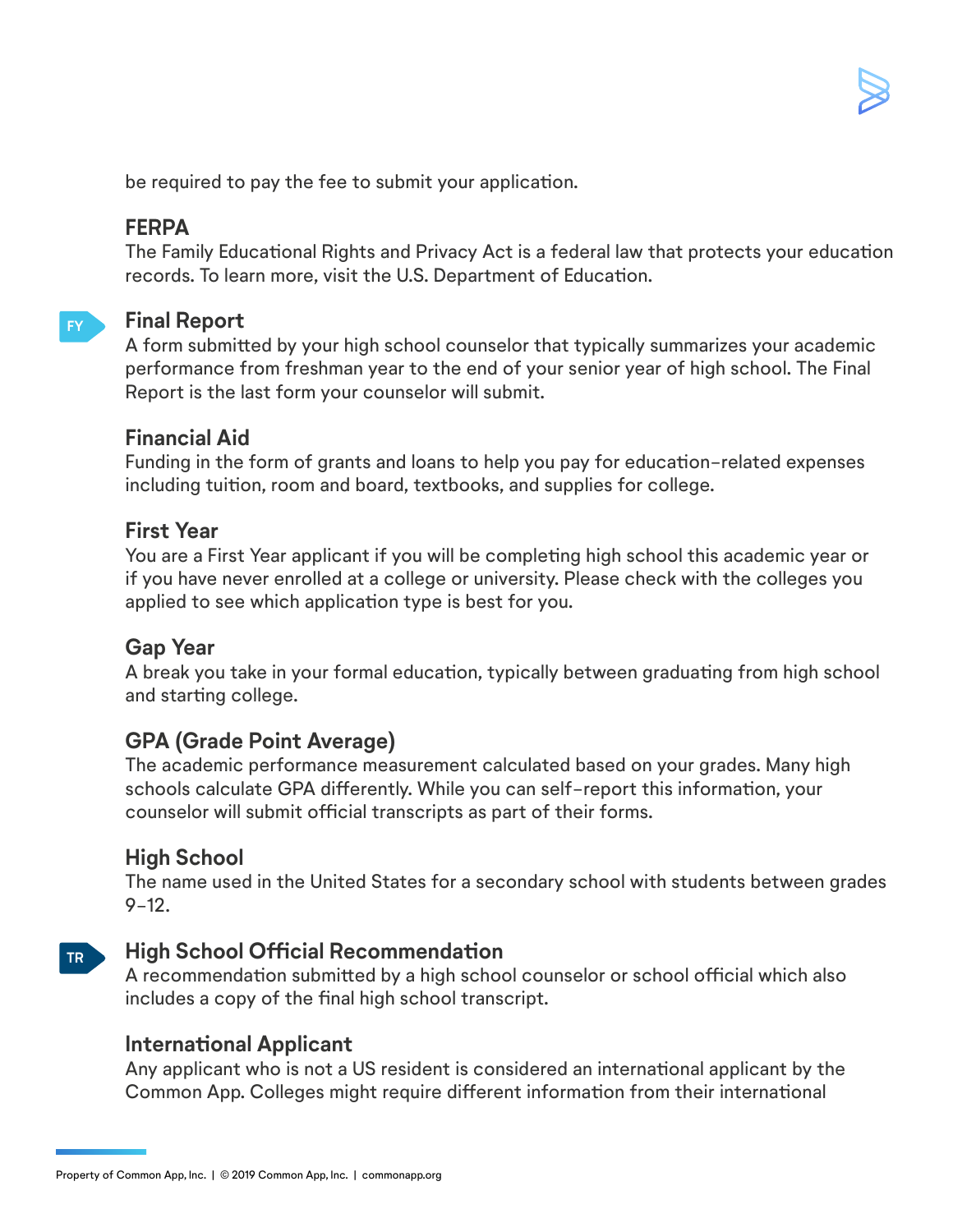applicants, so be sure to check their website for more information.

#### **Matriculation**

The formal process of entering a college or of becoming eligible to enter college by completing certain academic requirements.



#### **Mid Term Report**

Collects information about courses in which you are currently enrolled. Please print the form and follow the instructions provided before mailing to each of your colleges.



#### **Mid Year Report**

Submitted by your counselor, this form usually summarizes your academic performance through the middle of your final year of high school.



#### **Optional Report**

A "just in case" form that your counselor can submit if they want or need to.



**TR**

#### **Other Recommender**

A type of recommender that lets you invite coaches, employers, etc. to support your application for admission. Be sure to check the college's Other Recommender requirements.

#### **Personal Recommendation**

A recommendation submitted by someone who can speak to your character and abilities.

#### **Portfolio**

A supplemental form used to showcase your special talents in one or more subjects. Certain colleges will require a portfolio to complete your application.



#### **Prerequisites**

A course or program that needs to be completed before you are able to apply to a program.

#### **Professional Recommendation TR**

A recommendation submitted by an individual you know from a professional experience, like a job or internship.



#### **Program**

A listing of academic areas or majors that share the same admissions requirements. One college can offer multiple programs in the Common App for transfer.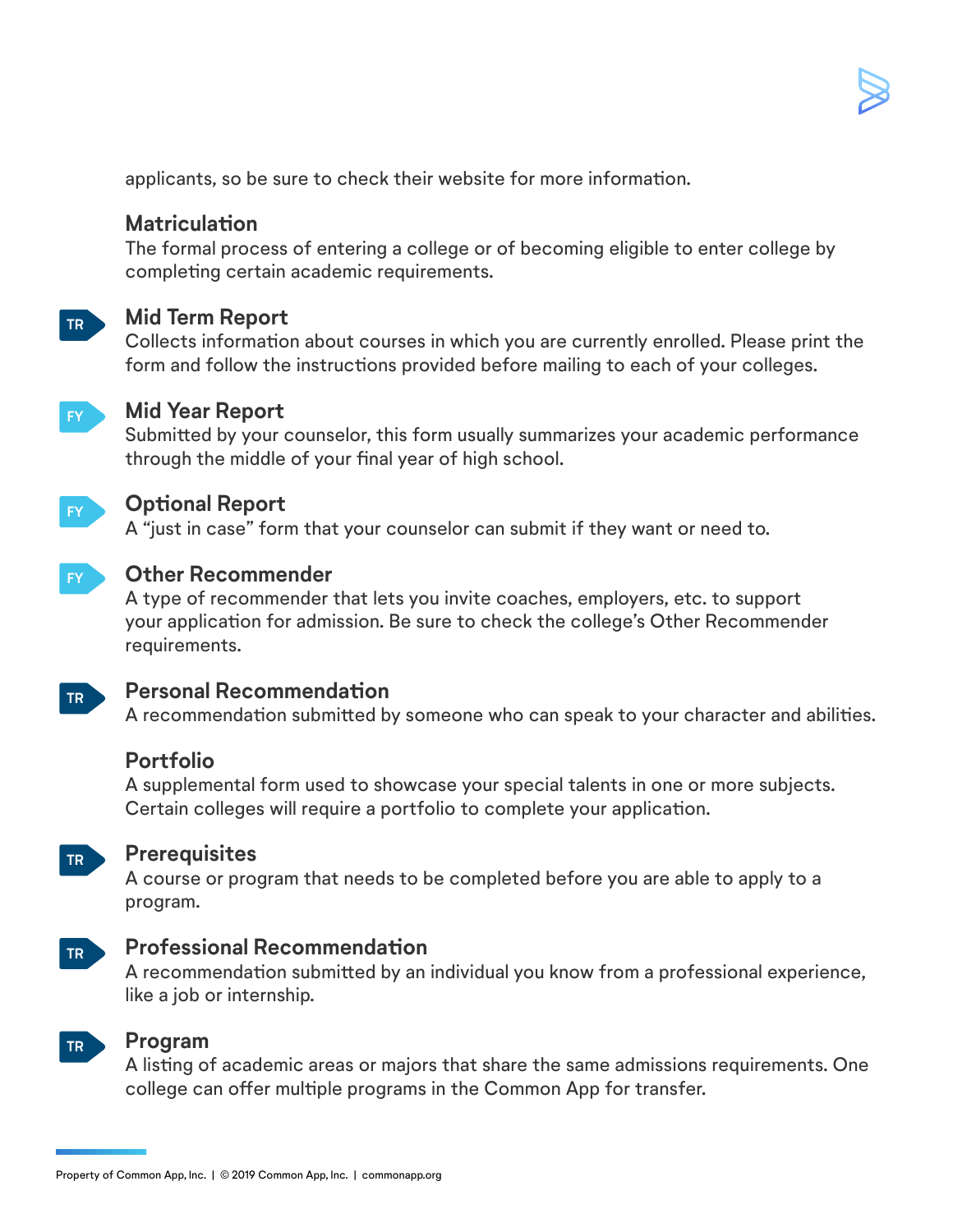#### **Recommenders**

Individuals you invite to complete assessments to support your application for admission. There are several different types of recommenders you can invite through the Common App. Remember to check each college's recommendation requirements, since they vary from college to college.

# **Regular Decision (RD)**

An application process in which you apply by a specific date and then receive an admission decision within a stated period of time.

#### **Restrictive Early Action (REA)**

Similar to Early Action, applying for REA requires that you submit your application earlier than Regular Decision (RD). As a result, you will receive your admission decision earlier than you would receive a RD decision. Additionally colleges place certain restrictions on your applications to other early application processes.

#### **Rolling Admission**

A decision plan that lets students submit an application at any time throughout the year. Colleges will review applications as they receive them, and make admission decisions throughout the year.

#### **School Report FY**

A form submitted by your high school counselor to provide basic information about your academic performance.

#### **Standardized Tests**

Any form of test that either requires all test takers to answer the same questions in the same way, and that is scored in a "standard" or consistent manner. This makes it possible to compare the relative performance of individual students or groups of students. Many colleges require you to take and report the results from certain standardized tests.

#### **FY**

#### **Teacher**

A type of recommender that has taught you in a specific subject and can speak to your performance in their class.

#### **Transcript**

Documentation to prove which courses you've taken and the grades you received for those courses. Your counselor will be required to provide an official transcript on your behalf.